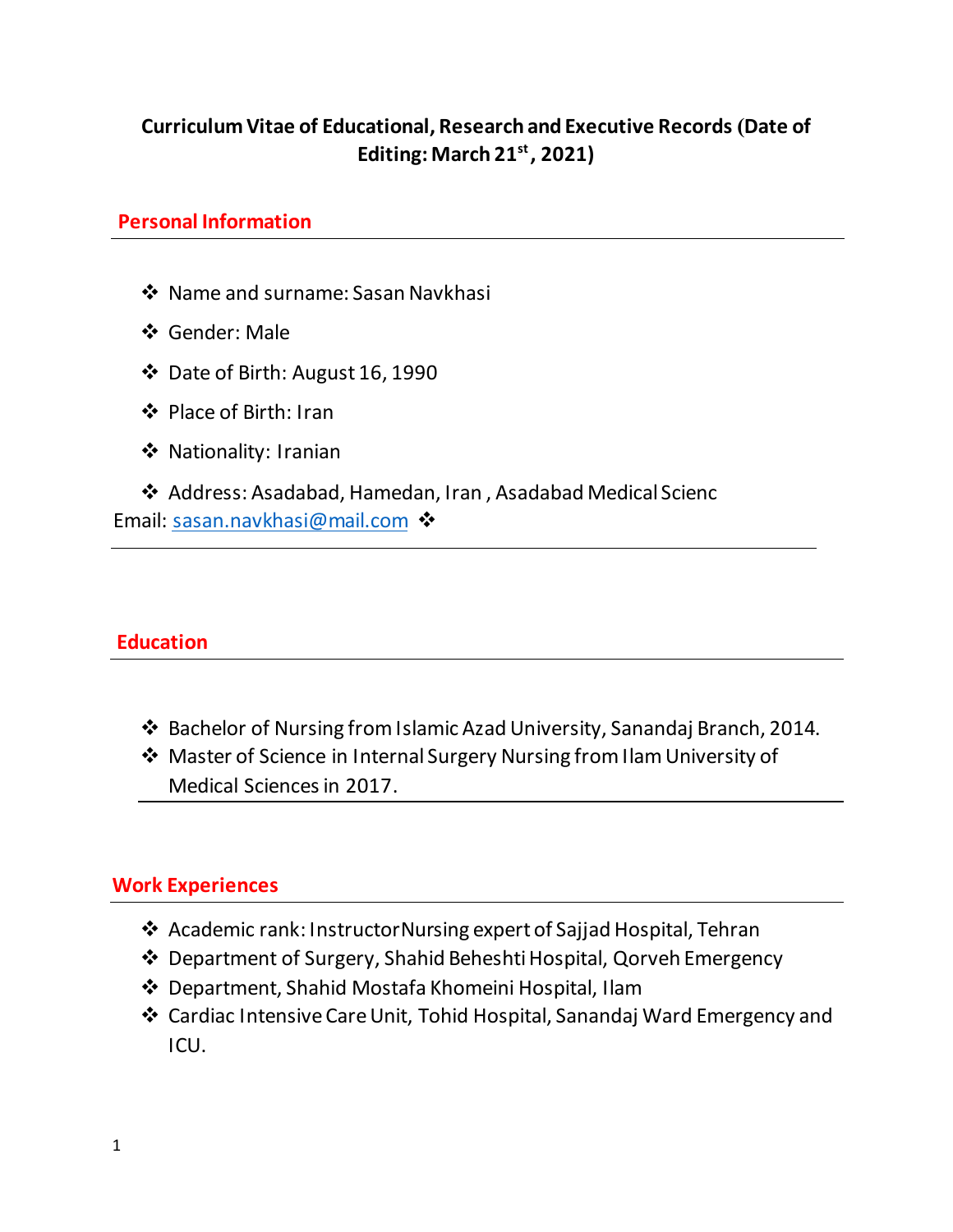### **Executive positions, membership in councils and committees**

- Secretary of the Faculty Evaluation Committee since November 2019
- Member of the promotion committee since October 2019
- Secretary of the Virtual Education Development Working Group since November 2019
- Member of the Virtual Education Scientific Working Group since April 2020
- Macro interface of the 3rd region of the country from February 2019
- Head of the Center for the Study and Development of Medical Education since November 2020
- Publishing expert since November 2019
- $\triangle$  Expert in promotion and evaluation of professors and faculty members since July 2019
- Expert in educational monitoring and evaluation since July 2019
- Member of Research Council and Publishing Council since October 2019
- Head of the working group to change the status of Ghaem Hospital from medical to educational from October 2020

# **Published Essays**

| J Inj<br><b>Violence</b><br>Res.                | 1- Patients' bill of rights and effective factors of workplace violence<br>against female nurses on duty at I lam teaching hospitals                                                                                        |
|-------------------------------------------------|-----------------------------------------------------------------------------------------------------------------------------------------------------------------------------------------------------------------------------|
| 2017<br>Jan; $9(1)$ :<br>$1 - 6$                | Ali Ashraf Aivazi, Waleyeh Menati, Hamed Tavan, Sasan Navkhasi, Abuzar<br>Mehrdadi                                                                                                                                          |
|                                                 |                                                                                                                                                                                                                             |
| <b>IJEES</b> )<br>Vol. 8<br>$(2): 375 -$<br>382 | 2- Incidence rate of urinary tract infections in patients and effect of<br>standard cathetrization education on knowledge and attitude of nursing<br>in intensive care units of shahid-mostafa Khomeini's hospital of Ilam. |
| (2018).                                         | Hamid Taghinejad, Arman Azadi, Ali Khorshidi, Sasan Navkhasi*                                                                                                                                                               |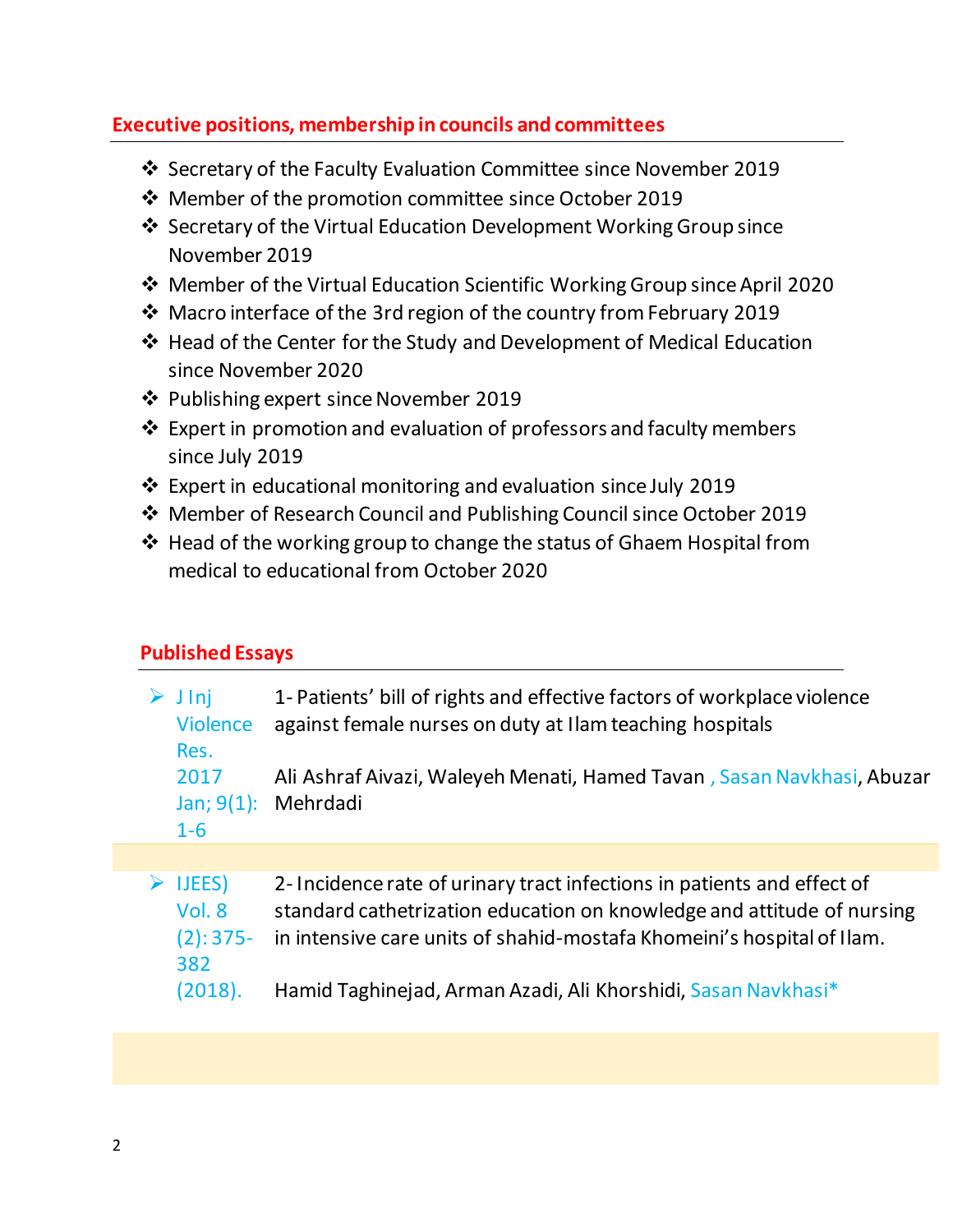| $\triangleright$ Egypt.<br>Acad. J.<br>Biolog.<br>Sci., 10<br>$(1): 37 -$<br>61<br>(2018).                                        | 3-A Systematic Review of A Type of Therapeutic Methods For Reducing<br>Pain And Progress in Childbirth in Iran.<br>Fatemeh Jamshidi, setareh Almasi, Zakaria Adib Hesami, Mahdi Ghanbari,<br>Masoomehmehmannavazan, Sasan Navkhasi*                                  |
|-----------------------------------------------------------------------------------------------------------------------------------|----------------------------------------------------------------------------------------------------------------------------------------------------------------------------------------------------------------------------------------------------------------------|
| $\triangleright$ Pajouha<br>n.<br><b>Scientific</b><br>Journal<br>Volume 17,<br>Issue 4,<br><b>Summer</b><br>2019,<br>Pages: 9-14 | Comparison of the Diagnostic Values of Four-Point and Twopoint<br>Ultrasound Versus CT Scan in Determining Pneumothorax<br>Davood Farsi (MD)1<br>, Darab Zohri (MD)2,*, Saieed Abbasi (MD)1, Roxana Hessam<br>(MD)2, Sasan Navkhasi (MSc)3, Jamshid Saifpanahi (BSc) |
| $\triangleright$ Pajouha<br>n<br><b>Scientific</b><br>Journal<br>Volume 17,<br>Issue 4,                                           | Evaluation of Diagnostic Value of Clinical Ultrasonography<br>Compared to Radiography in the Diagnosis of Metacarpal<br>Fractures in the Emergency<br>Mohammad Bagher Hakimi Nia (MD)1<br>, Sasan Navkhasi (MSc)2, Nahid Zamani                                      |
| Summer<br>2019,<br>Pages: 32-<br>38                                                                                               | Mehr (MD)1,*, Nahid Kahrizi (MD)3, Masomeh Rostami (MSc)4, Marzieh<br>Aslani (MSc)5                                                                                                                                                                                  |
|                                                                                                                                   |                                                                                                                                                                                                                                                                      |
| $\triangleright$ Pajouha<br>n<br><b>Scientific</b><br>Journal                                                                     | Comparative study of the Three Criteria NEXUS II (National<br><b>Emergency X-Ray Utilization Study) Canadian Computed</b><br>Tomography Head Rule (CCHR) and American College of<br>Emergency Physicians (ACEP) in the Diagnosis of Minor Head                       |

Navid Hajari (MD)1 , Shima Khaledian (MD)1, Nahid Zamanimehr (MD)1,\*,

Sasan Navkhasi (MSc)2, Marzieh Aslani (MSc)3, Mohammad Javad

3

Volume 18, Issue Trauma

Veisimiankali (MSc)4

Winter 2020,

2,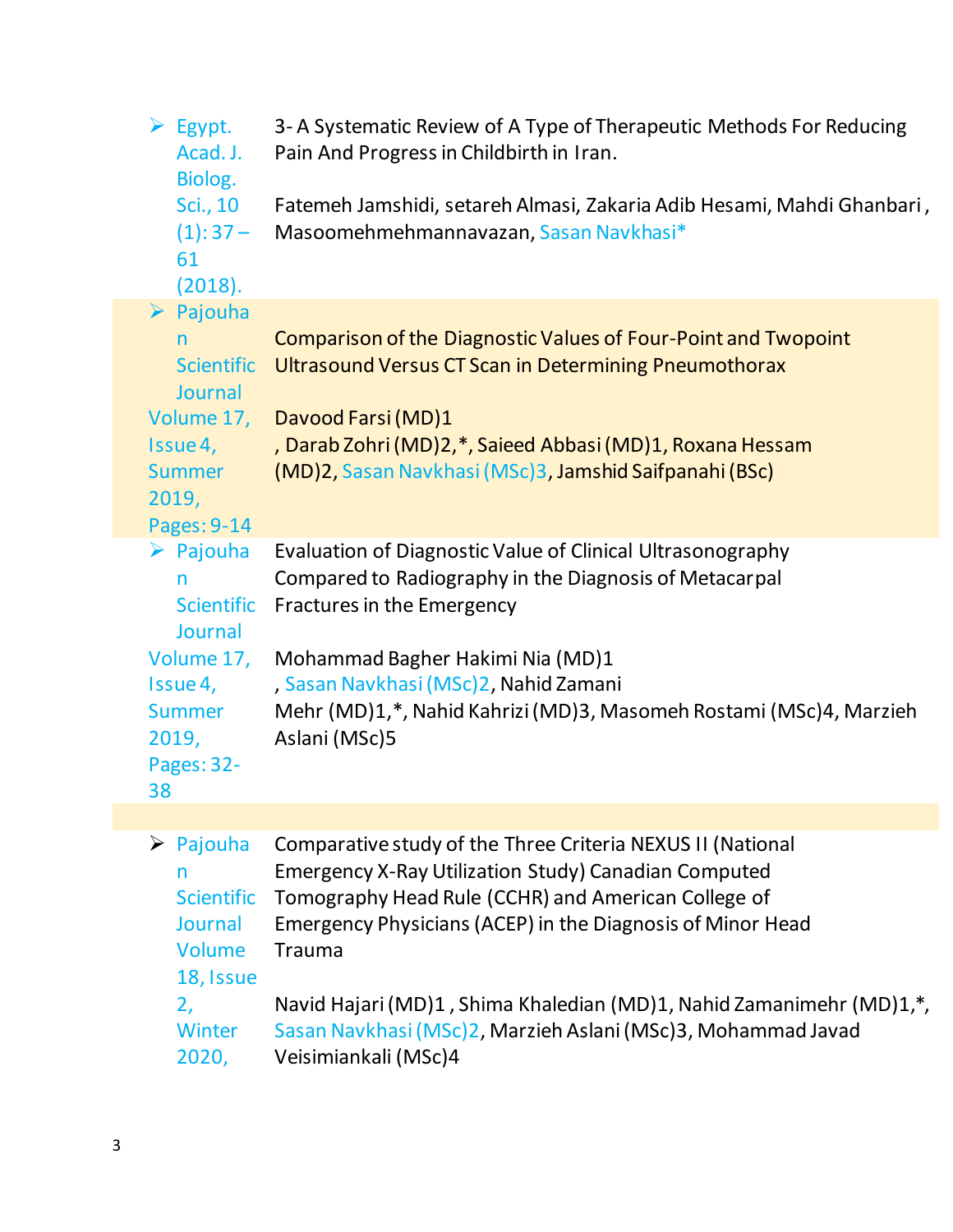|                       | Pages:<br>114-121                                                                  |                                                                                                                                                                                                                          |
|-----------------------|------------------------------------------------------------------------------------|--------------------------------------------------------------------------------------------------------------------------------------------------------------------------------------------------------------------------|
|                       | $\triangleright$ Health                                                            |                                                                                                                                                                                                                          |
|                       | <b>Research</b><br>Journal,                                                        | Hospital Management Strategies during the Covid-19 Pandemic                                                                                                                                                              |
|                       | Volume<br>5, Issue                                                                 | Babak Ghotbi <sup>1</sup> , Sasan Navkhasi <sup>2</sup> , Shadi Ghobadi <sup>3*</sup> , Zahra Shahsavari <sup>4</sup> , Nahid Kahrizi <sup>5</sup>                                                                       |
|                       | 2,<br>Winter<br>2020<br><b>Review</b><br><b>Article</b>                            |                                                                                                                                                                                                                          |
|                       | $\triangleright$ Health<br>Research<br>Journal,<br>Volume<br>5, Issue<br>3, Spring | A Review of the Novel Corona Virus Disease (2019-nCoV)<br>Babak Ghotbi <sup>1</sup> , Sasan Navkhasi <sup>2</sup> , Shadi Ghobadi <sup>3*</sup> , Zahra Shahsavari <sup>4</sup> , Nahid Kahrizi <sup>5</sup>             |
|                       | 2020                                                                               |                                                                                                                                                                                                                          |
|                       | $\triangleright$ Health<br><b>Research</b><br>Journal,<br>Volume                   | Investigation of Routs of Covid-19 Transmission; a Case Study of<br>Children                                                                                                                                             |
|                       | 5, Issue<br>4,                                                                     | Sasan Navkhasi <sup>1</sup> , Asadolah Fatholahpour <sup>2</sup> , Nahid Kahrizi <sup>2</sup> , Zahra Shahsavari <sup>3</sup> , Shadi<br>Ghobadi <sup>4</sup> ', Homa Jamaldin <sup>5</sup> , Hadis Soltani <sup>5</sup> |
|                       | <b>Summer</b><br>2020                                                              |                                                                                                                                                                                                                          |
| ➤                     | http://w<br>ww.zbm<br>u.ac.ir/jd                                                   | The relationship between physical activity and balance control in<br>the elderly with diabetes in Ilam, Iran, in 2016                                                                                                    |
|                       | n                                                                                  | khoukhazade T, Navkhasi S, KHalafzade A, Moradi M, Veysi A, Borji M*                                                                                                                                                     |
| $\blacktriangleright$ | <b>Iranian</b><br>Journal<br><sub>of</sub><br><b>Rehabilit</b>                     | Comparison of Social Participation Level Between Older Adults With<br><b>Assistive Mobility Devices and Those Without These Devices</b>                                                                                  |
|                       | ation<br><b>Research</b>                                                           | Milad Borji 1,2, Mohsen Moradi 3, Kioumars Mahdian 2, Kaveh Bahman<br>Pour 4, Sasan Navkhasi 4, Ebrahim Salimi                                                                                                           |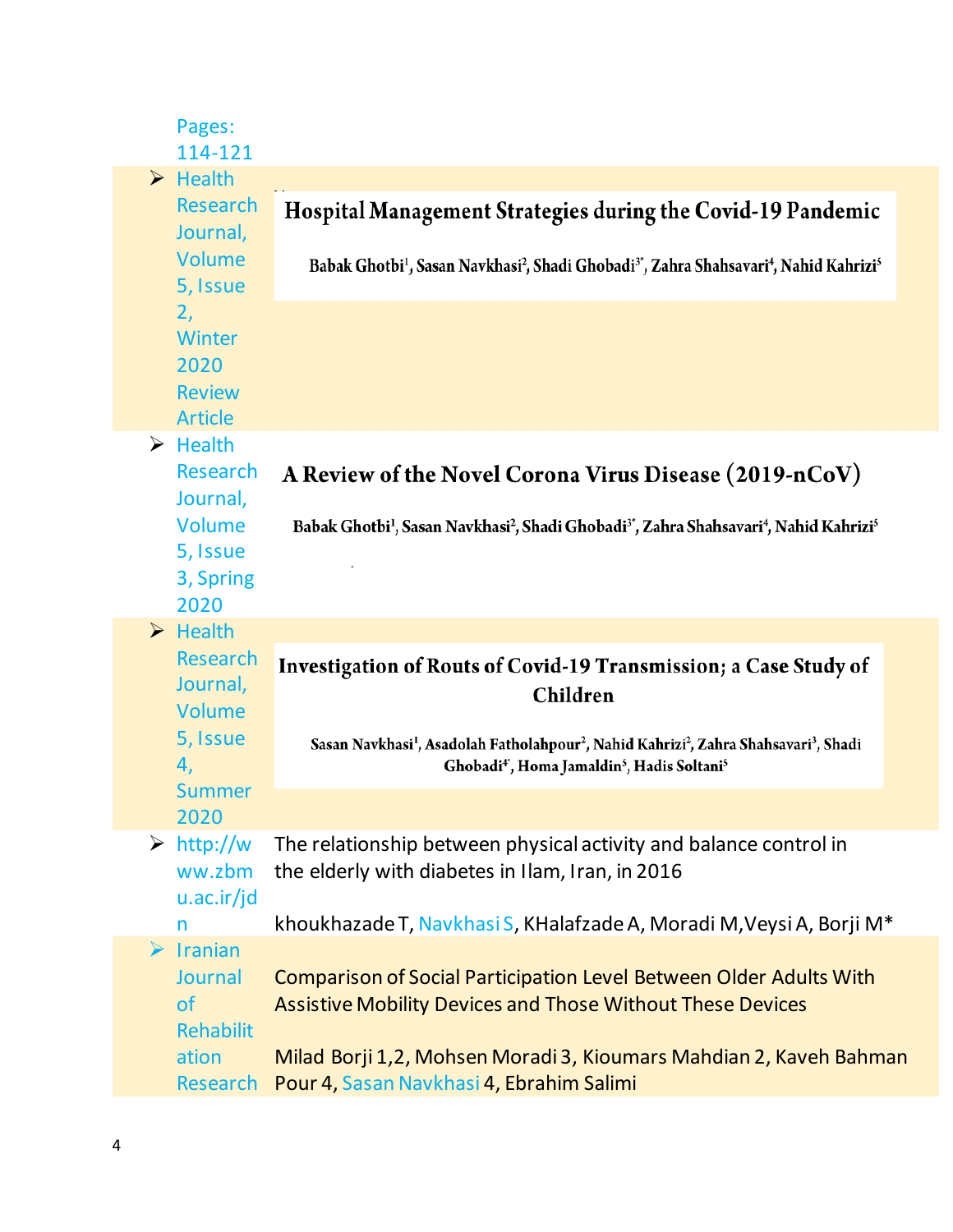| in<br>(IJRN) | <b>Nursing</b>                                                     |                                                                                                                                                                                               |
|--------------|--------------------------------------------------------------------|-----------------------------------------------------------------------------------------------------------------------------------------------------------------------------------------------|
|              | <b>Health</b><br><b>Research</b><br>Journal,<br>Volume<br>6, Issue | Evaluation of the Interval between the Onset of Symptoms and<br>Reperfusion Therapy in Patients with Acute Myocardial Infarction<br>with Elevated ST Segment in Emergency Department Patients |
| 2021         | 2, Winter                                                          | Shahin Saremi <sup>1</sup> , Nahid Zamani Mehr <sup>i,*</sup> , Vahid Ahmadipanah <sup>2</sup> , Sasan Navkhasi <sup>2</sup> ,<br>Mona Zahedi <sup>1</sup> , Bigerd Ghadernezhad <sup>1</sup> |

### **Lectures and posters at conferences:**

- 1. Lecture Title: The effect of acute stroke code training (724) on the knowledge and attitude of hospital nurses Tohid Educational and Medical Therapy in Sanandaj (11th Iranian Stroke Congress on February 20 to 22, 2019)
- 2. Poster Title: The role of spiritual intelligence and professional ethics in the mental health of Imam Ali nurses Andimeshk) Sixth Congress of Nursing Ethics 2019)
- 3. Poster Title: Prevalence of alloimmunization in patients with beta thalassemia major in Besat Hospital, Sanandaj Fifth National Congress of the Student Research Committee of Rafsanjan University of Medical Sciences December 11 to 12, 2019)
- 4. Poster Title: Investigation of the Index of Workflow Time of Patients in the Emergency Department of Tohid Hospital in Sanandaj Fifth National Congress of the Student Research Committee of Rafsanjan University of Medical Sciences December 11 to 12, 2019)
- 5. Poster Title: A Study of Critical Thinking and Its Relationship with Self-Esteem among Nursing Students in Ilam) Fifth Internal Congress of Ilam Medical Students March 6 and 7, 2017.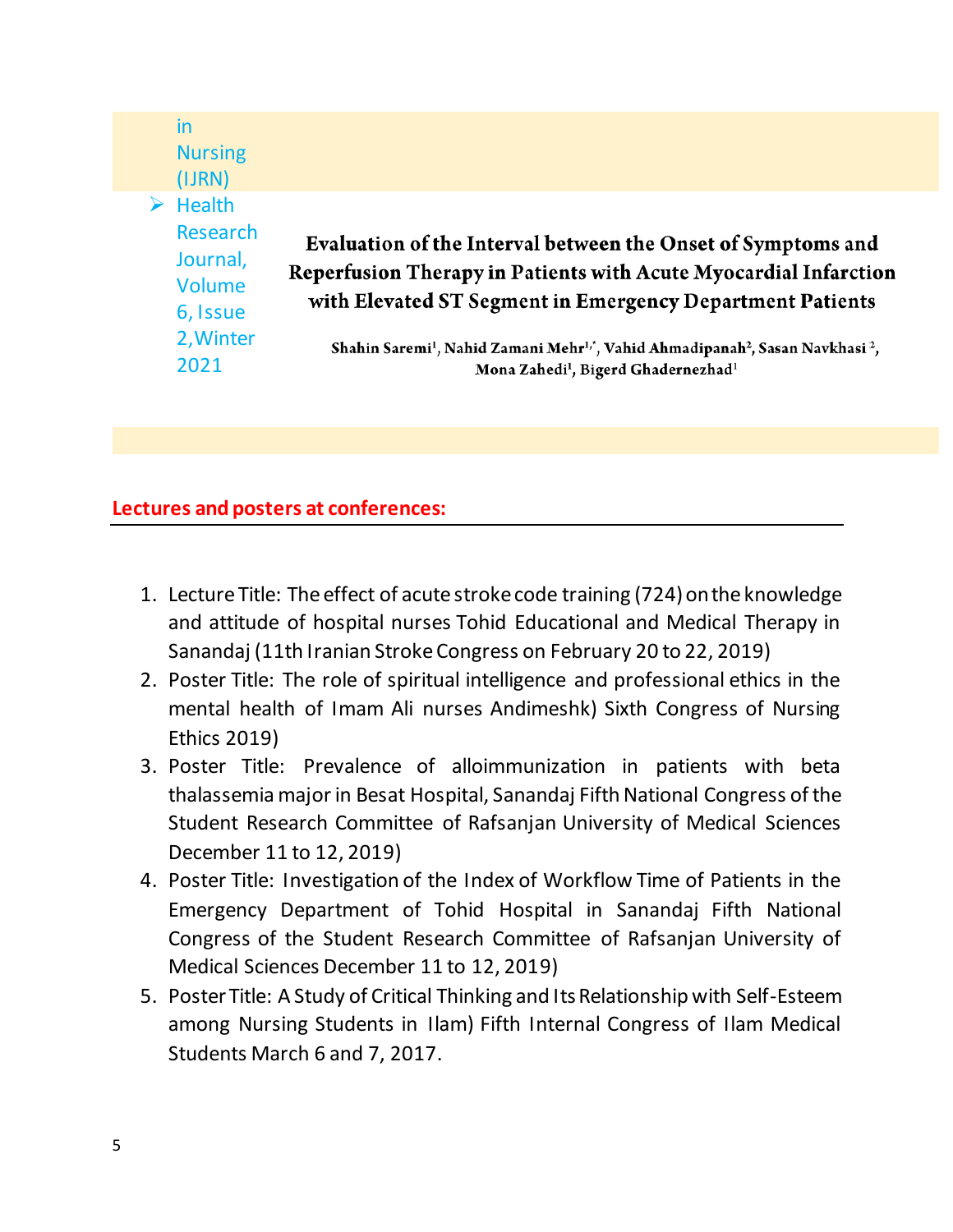- 6. Poster Title: Attitudes and Perspectives of Stars on Euthanasia in Shahid Mostafa Khomeini Hospital Ilam) Fifth Internal Congress of Ilam Medical Students March 6 and 7, 2017)
- 7. Poster Title: Correlation between general health and sleep quality of hospital nurses in Ilam city Fifth Internal Congress of Ilam Medical Students March 6 and 7, 2017)

**Compilation and translation of research books with university logo**

| 1. Calculations and clinical application of common drugs<br>in cardiac intensive care unit | 2017 | First        |
|--------------------------------------------------------------------------------------------|------|--------------|
| 2. Diagnostic and therapeutic measures in stroke (724)                                     | 2020 | First        |
| 3. Application and clinical guide of electrical<br>interventions in cardiac care           | 2020 | First        |
| 4. Acupressure Wound Care Guide (Bed Wounds)                                               | 2020 | First        |
| 5. Clinical Guide to Mechanical Ventilation (Ventilator)                                   | 2020 | supervisor   |
| 6. Immunobiology for nursing and midwifery students                                        | 2020 | Second       |
| 7. Master of Midwifery Question Bank with descriptive<br>answers                           | 2017 | Second       |
| 8. Hospital triage in normal and critical conditions                                       | 2018 | First        |
| 9. Practical guide to advanced cardiopulmonary<br>resuscitation                            | 2018 | First        |
| 10. Common methods of treating water and electrolyte<br>disorders in special wards         | 2017 | <b>First</b> |

### **Educational and student counseling**

- 1. Advising professor of nursing students in October 2019, first semester of 2019-2020
- 2. Advising professor of nursing students in October 2019, second semester of 2019-2020
- 3. Advising professor of nursing students in October 2019, first semester of 2020-2021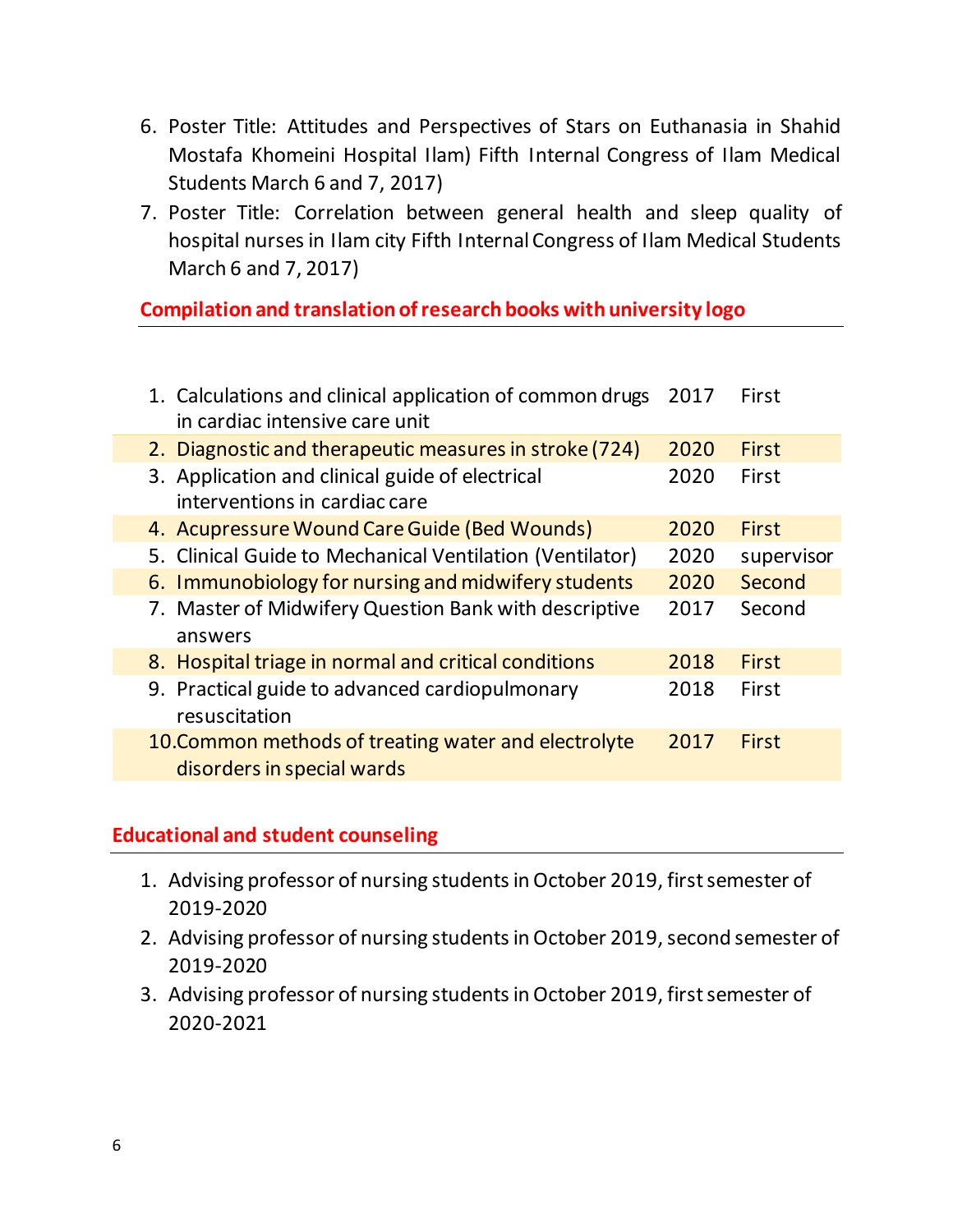# **Educational experience**

- 1. Medical emergencies) Dental students (first semester 2016-2017 (1 practical unit)
- 2. Islamic Azad University, Sanandaj Branch, first semester, academic year 2017-2018 (6 clinical instructor units)
- 3. Internship for mothers and infants in the second semester of the academic year 2016-2017 (1 clinical instructor unit)
- 4. Internship and nursing skills in the first semester of the academic year 2016- 2017 (1 clinical instructor unit)
- 5. Principles and skills of nursing in the first semester of the academic year 2016-2017 (2 practical units)
- 6. Internal Internship Surgery in the first semester of the academic year 2016- 2017 (2 clinical instructor units)
- 7. Internship in Principles and Techniques of Emergency Medical Care (1 Clinical Instructor Unit)
- 8. Nursing internship in the operating room of the second semester of the academic year 2016-2017 (1.5 units of clinical instructor)
- 9. Nursing skills internship in the second semester of the 2016-2017 academic year (2 clinical units)
- 10.Islamic Azad University, Sanandaj Branch, Second Semester (2017-2018) (10 Clinical Instructor Units)
- 11.Cardiopulmonary resuscitation for medical emergencies in the first semester (2019-2020) (1 theoretical and practical unit)
- 12.Semiotics and physical examinations of the first semester (2019-2020 (2 theoretical and practical units)
- 13.Adult Nursing (2 Cardiovascular First Semester 2019-2020 (0.75 Theory Unit)
- 14.Principles and skills of nursing) Bachelor of Nursing (first semester (2019- 2020) (3 practical units)
- 15.Internship in the field of intensive care nursing in the first semester (2019- 2020) (3 units of clinical instructor)
- 16.Basic concepts of nursing in the second semester of 2019-2020academic year (2 theoretical units virtually)
- 17.Mental Illness Second Semester (2019-2020) 2 Virtual Theory Units (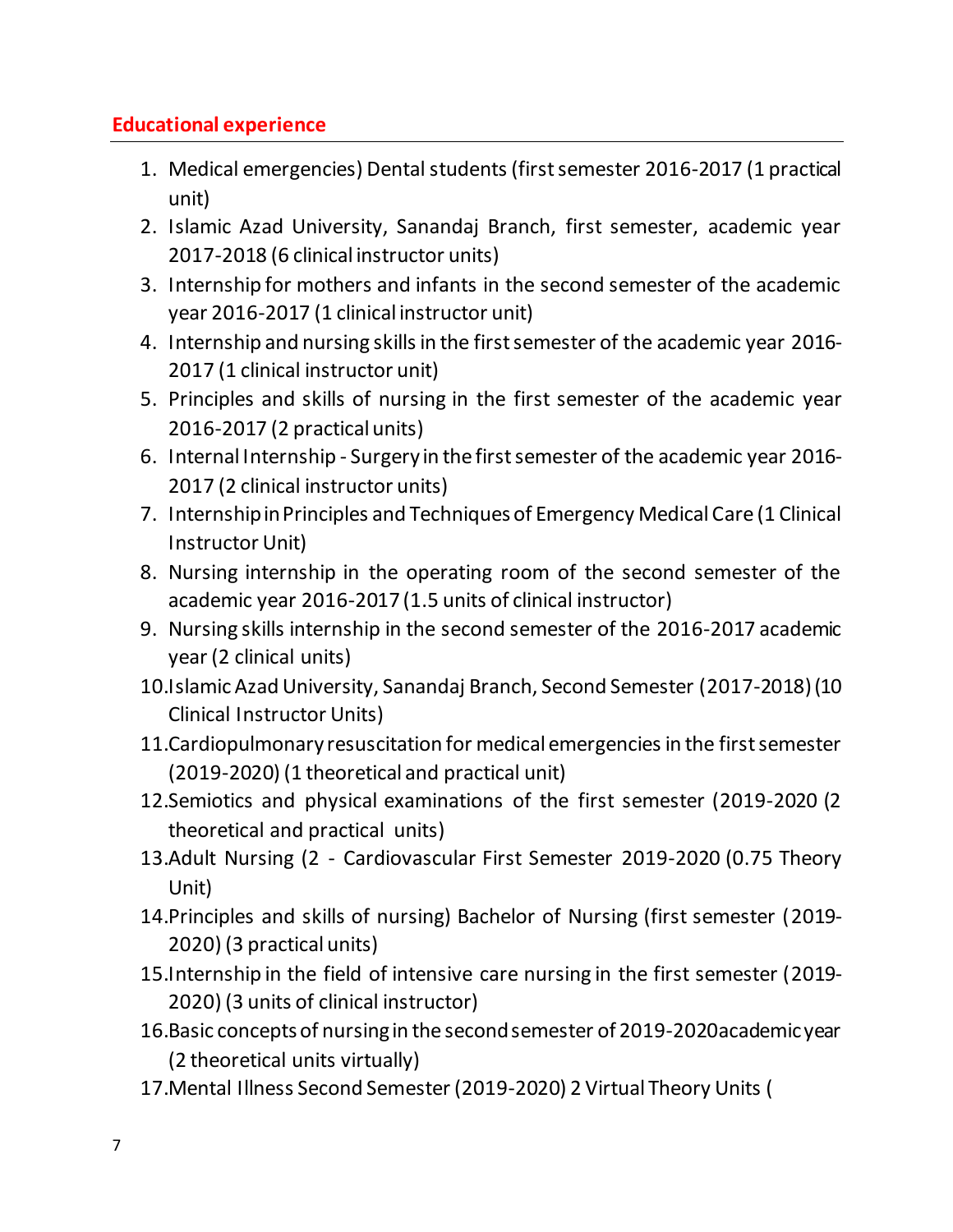- 18.Disasters in the second semester of the academic year (2019-2020) (2 theoretical and practical units, virtual and practical)
- 19.Cardiopulmonary resuscitation in the second semester (2019-2020 (1.5 units of virtual theory and 0.5 units of practice)
- 20.Adult Nursing Nerves of the second semester (2019-2020 (1 virtual theory unit)
- 21.Specialized language of the second semester (2019-2020 (1 virtual theory unit)
- 22.Comprehensive nursing care in intensive care units CCU Second semester (2019-2020) (1 virtual theory unit (
- 23.Internship in the field of nursing management in the second semester (2019- 2020) (2 clinical instructor units)
- 24.Adult Internship Cardiovascular Second Semester (2019-2020 (1 Clinical Instructor Unit)

# **Lecture in the workshop**

- 1. Lecture in the continuing education workshop "Crisis Management" of Ilam University of Medical Sciences 11 September, 2016.
- 2. Lecture in the "Electroshock" workshop of Ilam University of Medical Sciences 2 July, 2016.
- 3. Lecture in the workshop "Cardiopulmonary resuscitation" Ilam University of Medical Sciences 7 December, 2016.
- 4. Lecture in the workshop "Rehabilitation in Sports" of the Department of Physical Education of Kurdistan Province 4 January, 2018.
- 5. Lecture in the workshop "Pharmaceutical Computation" of Tohid Educational and Medical Center 7 November, 2018.
- 6. Lecture in the "Ventilator" workshop of Tohid Medical Center on 6 December, 2018.
- 7. Lecture in the workshop "Table Acute Stroke Code" of Tohid Educational and Medical Center 5 January, 2019.
- 8. Lecture in the workshop of the object "Samakad code for patients with acute stroke's desk") Medicine 6 August, 2019.
- 9. Lecture in the workshop "Acute stroke code of the table" of Tohid Educational and Medical Center 5 January, 2020.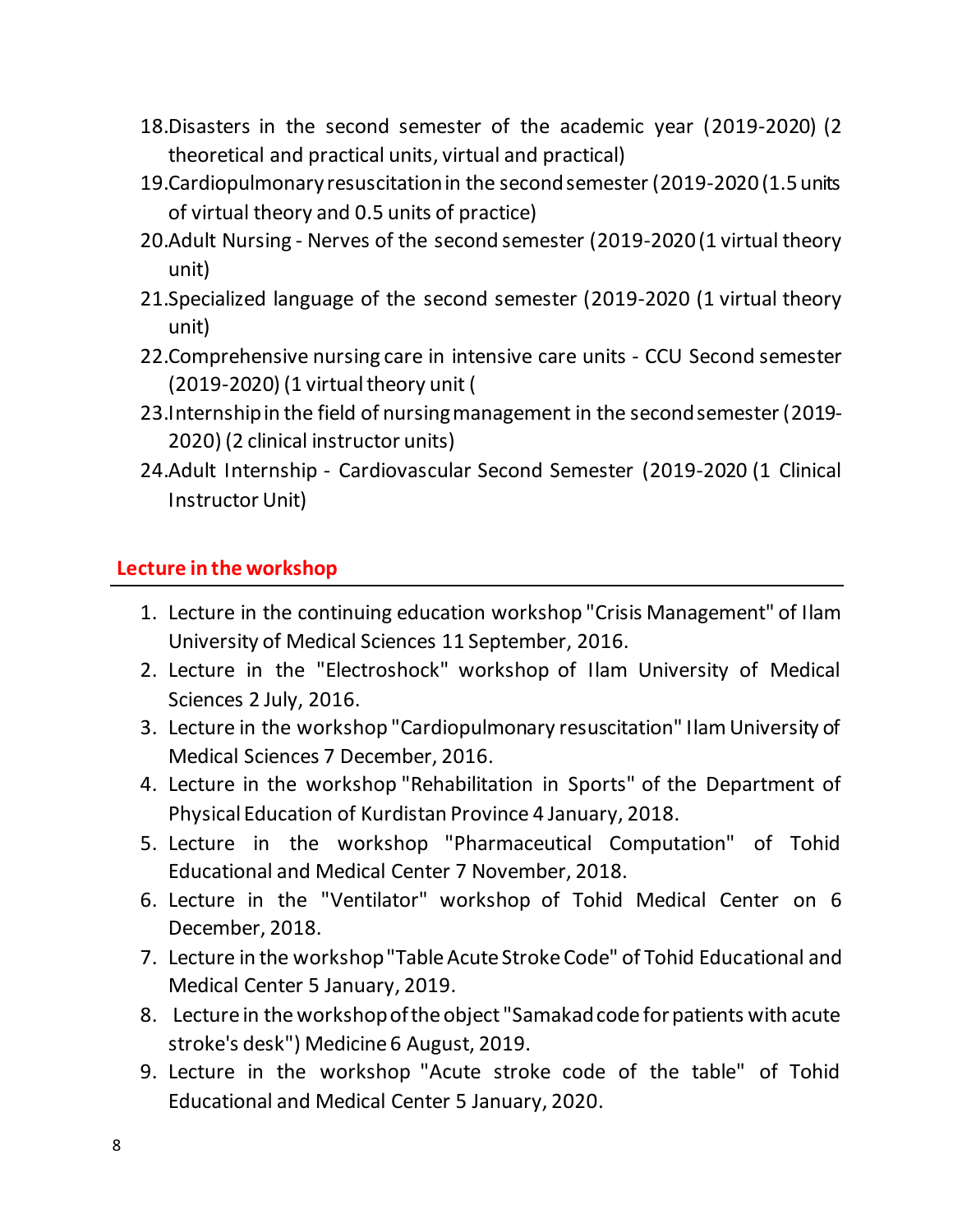- 10.Lecture in the workshop (CPCR-AHA "" Asadabad School of Medical Sciences 4 December, 2019.
- 11.Lecture in the workshop ("Passive Defense" of Asadabad University of Medical Sciences 2 December, 2019.
- 12.Lecture in the workshop ("Navid Virtual System" of Asadabad School of Medical Sciences 13 April, 2020.

### **Letter of Commendation:**

- 1. The third selected researcher of Asadabad School of Medical Sciences in 2020
- 2. The second selected researcher of Asadabad School of Medical Sciences in 2020
- 3. Letter of appreciation from the director of Shahid Mostafa Khomeini Hospital 15 August, 2016.
- 4. Letter of appreciation from the head of Tohid Hospital regarding patient satisfaction 12 July, 2017.
- 5. A letter of appreciation from the director of Tohid Hospital regarding the patients' satisfaction on 8 October, 2017.
- 6. Letter of thanks from the head of the Sports Medicine Board of Kurdistan Province 4 January, 2018.
- 7. Letter of appreciation from the director of Tohid Hospital regarding research in the field of nursing 5 April, 2018.
- 8. Letter of appreciation from the director of Tohid Hospital regarding patient satisfaction 13 May, 2018.
- 9. Letter of appreciation from the director of Tohid Hospital regarding education 24 December 2018